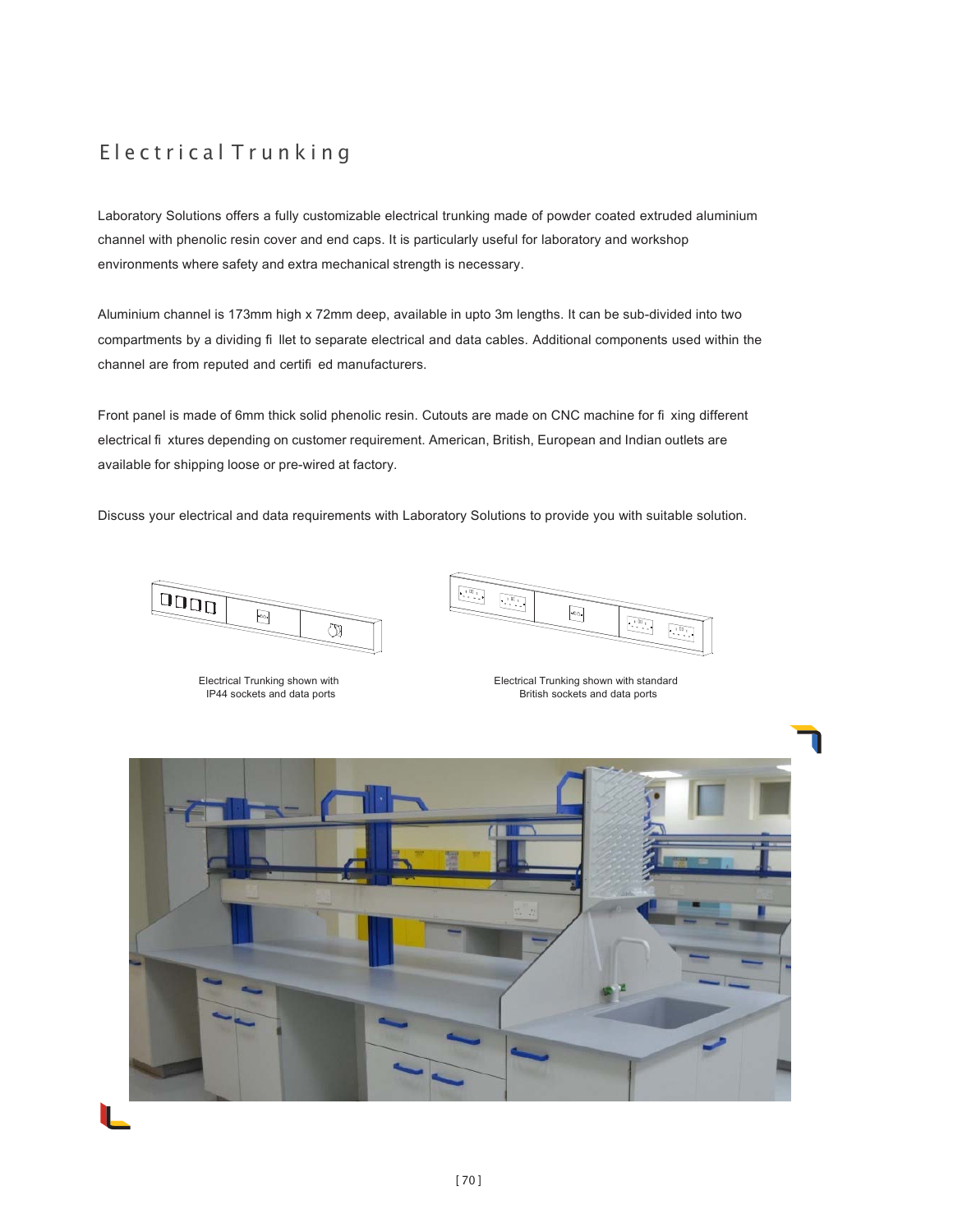## Extraction Arms

Laboratory Solutions offers a range of Extraction Arms/Spot Extractors used in laboratories. These localized extraction units help extract hazardous fumes and pollutants from close to the source of pollution without hindering the working process.

Each Extraction Arm comprises of a flexible arm, hood and mounting bracket or column. These are available in different materials like polypropylene, aluminum, anti-static and stainless steel. Type of material selected depends on individual laboratory application.

Extraction Arms are connected to remote blower through exhaust duct. Due to their small exhaust volume, they are quiter and more energy effi cient.

Stainless steel Extraction Arms are used with Atomic Absorption Spectrometers to extract toxic fumes.

Contact Laboratory Solutions to discuss specifi c need of extraction arms.





Ceiling Mounted Extraction Arm